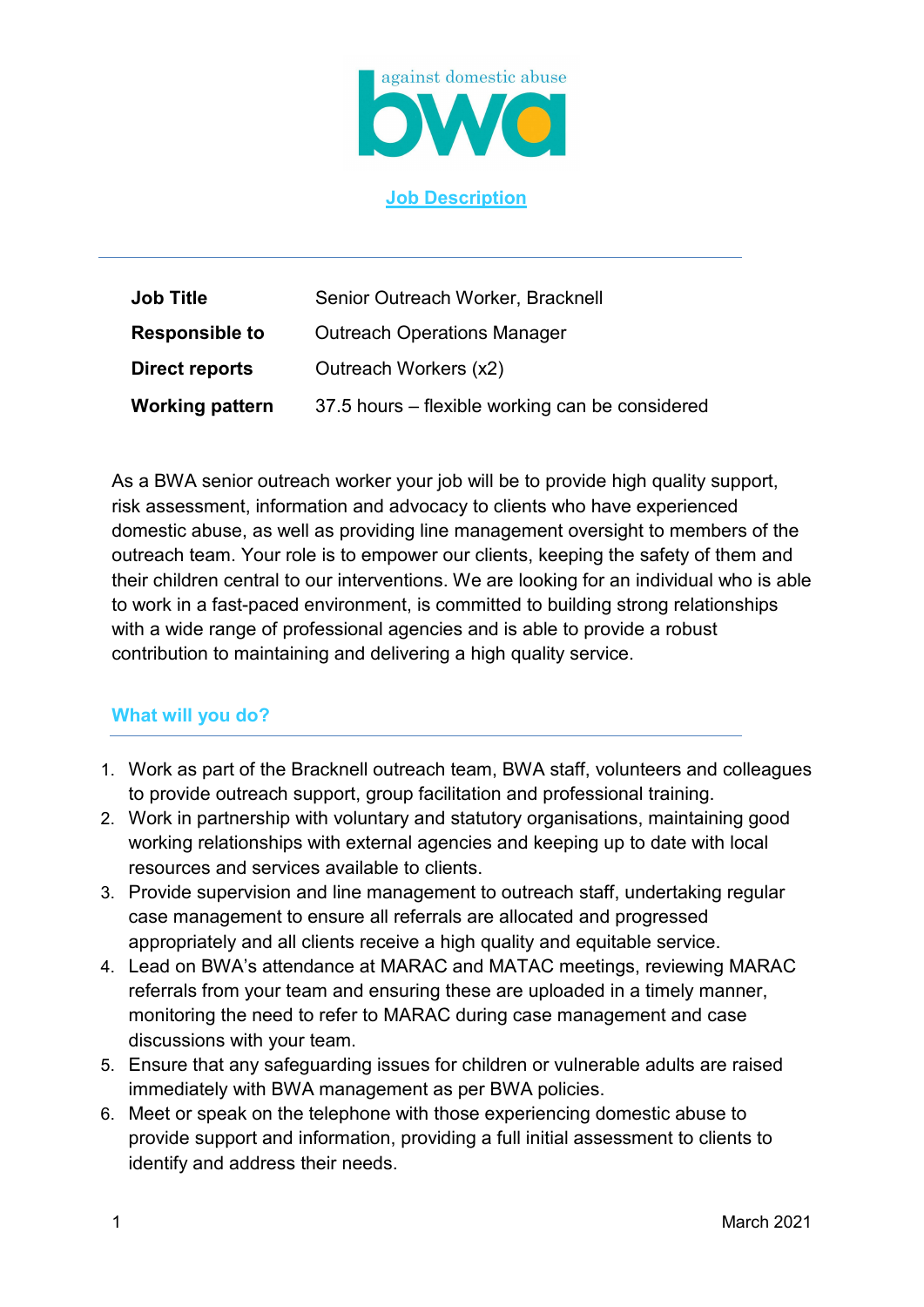

- 7. Provide appropriate crisis support to outreach clients, completing in-depth assessments of risk and undertaking high quality safety and support planning, signposting and referring clients to external agencies and other specialist services as required.
- 8. Attend meetings as and when necessary to support clients with Child Protection processes, housing needs or the criminal and civil justice systems.
- 9. Co-facilitate group work sessions with colleagues on a rolling basis, ensuring confidentiality forms are signed, administrative procedures are maintained and feedback is collected at the end of each programme.
- 10. Maintain accurate records in line with BWA procedures regarding all aspects of service delivery for monitoring and other purposes, including detailed case management records and the collation of statistics for quarterly reporting.
- 11. Co-facilitate the delivery of training to professionals across the areas BWA cover.
- 12. Support the BWA Helpline if required, take calls and provide confidential advice, helping to arrange safe accommodation and transport for clients and their children.
- 13. Publicise the work of BWA, delivering training to professionals on the range of BWA's service and ensuring other organisations know how to refer to BWA.
- 14. Be an active member of the team, helping to cover the work of the team during absences, vacancies or when a colleague is under pressure, and liaising and coordinating with colleagues to provide an effective and cohesive service for clients. Share previous experience, skills and knowledge which may be relevant to the team in providing its service
- 15. Provide on call backup support to BWA's out of hours' service.
- 16. Keep up to date on local and national changes and best practice when supporting clients and issues that affect them.
- 17. Ensure that the needs of all outreach clients are respected, especially those who face barriers to accessing services because of ethnicity, sexuality, disability or other hard to reach groups.
- 18. Work within and support BWA's policies and procedures, including maintaining confidentiality and professional boundaries across all of your work.
- 19. Be the voice of the clients and children we represent by ensuring that their experiences are accurately reflected and that complaints are dealt with via the BWA complaints policy.

**This list is a guide to the tasks of the role not exhaustive. We need someone in this role to respond flexibly to the needs of our services to survivors.**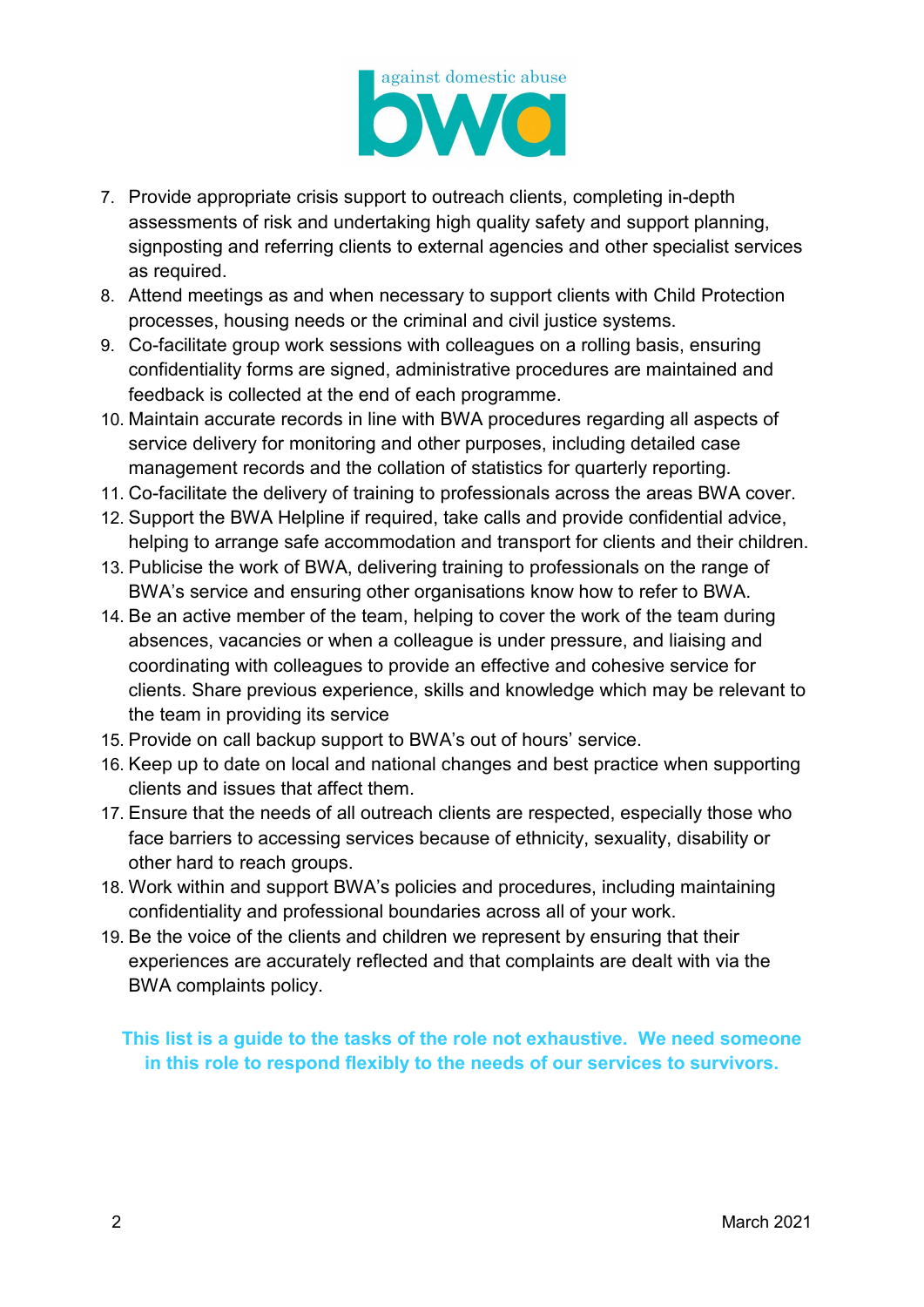

| <b>Person Specification</b>                                                                                                                                                                              | <b>Essential or</b><br><b>Desirable</b> | <b>Assessment</b><br>Method* |
|----------------------------------------------------------------------------------------------------------------------------------------------------------------------------------------------------------|-----------------------------------------|------------------------------|
| Good standard of general education                                                                                                                                                                       | Е                                       | A                            |
| Experience of providing direct emotional and welfare<br>support to people at time of crisis.                                                                                                             | Е                                       | A/I                          |
| Experiencing of reviewing risks with survivors of<br>domestic abuse and devising safety plans                                                                                                            | D                                       | A/I                          |
| Evidence of the ability to build and develop<br>supportive, professional relationships with individuals<br>in crisis to enable them to plan and set realistic and<br>achievable goals                    | Е                                       | A/I                          |
| Evidence of the ability to work with individuals from<br>all backgrounds, including an understanding of how<br>to provide services appropriate to diverse client<br>groups e.g. BAMER and LGBT+ clients  | Е                                       | A/I                          |
| Knowledge of the impact of all forms of domestic<br>abuse on survivors and their children, including<br>honour-based abuse, forced marriage and FGM                                                      | Е                                       | A/I                          |
| Able to work with a range of stakeholders to develop<br>$\bullet$<br>professional working relationships to support clients.                                                                              | Е                                       | A/I                          |
| Experience of working within Safeguarding Children<br>& Adult procedures                                                                                                                                 | Е                                       | A/I                          |
| Recent knowledge of legislation relating to survivors<br>of all forms of domestic abuse.                                                                                                                 | D                                       | A/I                          |
| Knowledge of processes relevant to those accessing<br>support including knowledge of the civil and criminal<br>justice system, welfare and benefits, housing,<br>immigration and safeguarding processes. | D                                       | A/I                          |